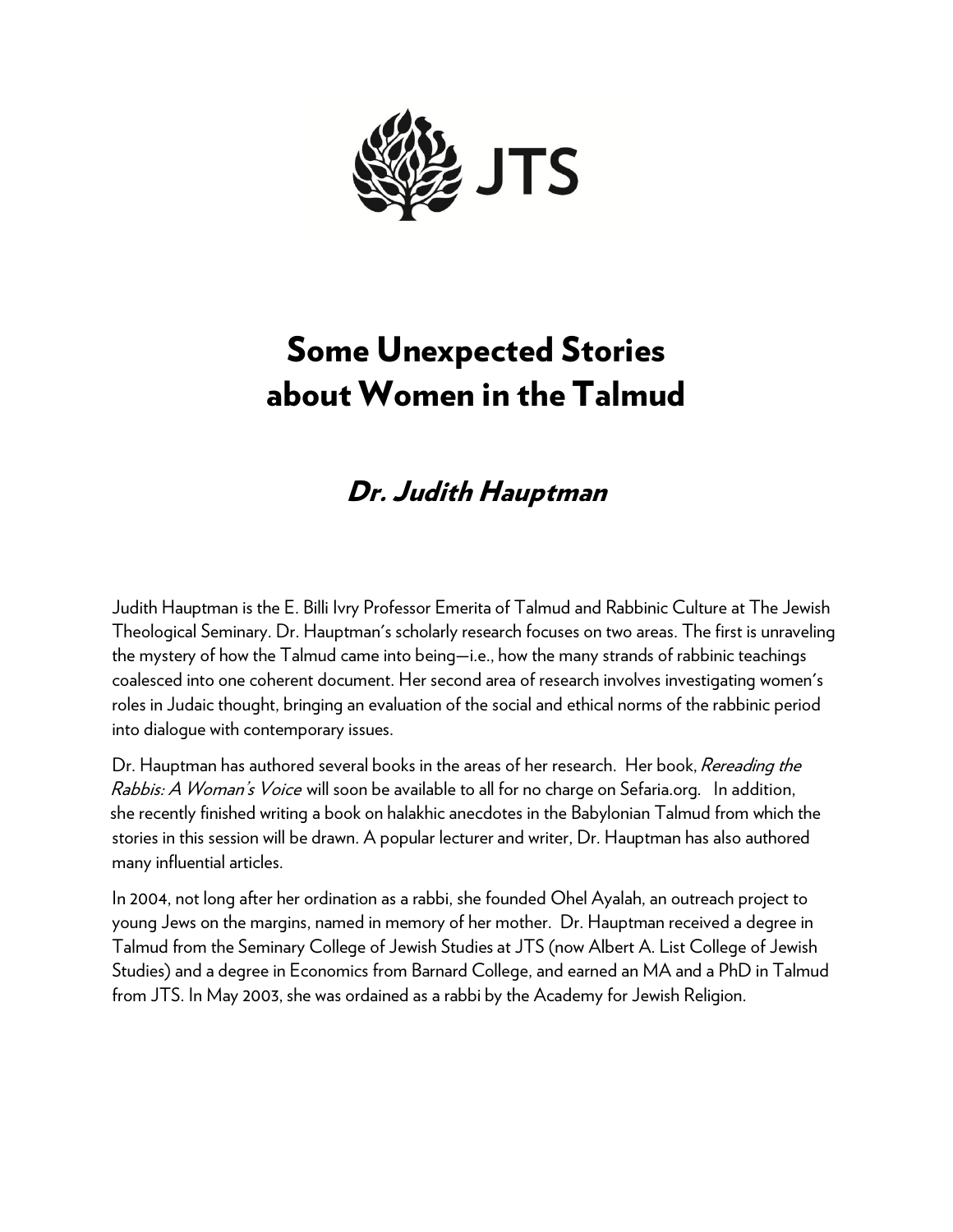| 1. Babylonian Talmud Ketubot 61a:                                                                                                                                                                                                                            | בבלי כתובות סא.                                                                                                                               |
|--------------------------------------------------------------------------------------------------------------------------------------------------------------------------------------------------------------------------------------------------------------|-----------------------------------------------------------------------------------------------------------------------------------------------|
| Women serving wine when niddot                                                                                                                                                                                                                               |                                                                                                                                               |
| (menstruating)                                                                                                                                                                                                                                               |                                                                                                                                               |
| "[If she brought] four [maidservants into the<br>marriage], she may sit in an easy chair."                                                                                                                                                                   | "ארבע, יושבת בקתדרא."                                                                                                                         |
| R. Yizhaq bar Hananiah said that R. Huna said:<br>Even though they said [that a woman with four<br>maidservants] may sit in an easy chair, she still<br>must pour him his cup [of wine], make his bed for<br>him, and wash his face, hands and feet for him. | אמר רב יצחק בר חנניא אמר רב הונא: אע"פ שאמרו<br>יושבת בקתדרא, אבל מוזגת לו כוס, ומצעת לו את<br>המטה, ומרחצת לו פניו ידיו ורגליו.              |
| R. Yizhaq bar Hananiah said that R. Huna said: All<br>the tasks that a woman performs for her<br>husband, niddah (a menstruant) performs for her<br>husband, except for pouring [his] cup, making<br>[his] bed, and washing his face, hands, and feet        | אמר רב יצחק בר חנניא אמר רב הונא:<br>כל מלאכות שהאשה עושה לבעלה נדה עושה לבעלה,<br>חוץ ממזיגת הכוס, והצעת המטה, והרחצת פניו ידיו<br>. ורגליו. |
| "And pouring [his] cup."<br>Samuel's wife switched it to her left hand;<br>Abaye['s wife] set it on the mouth of the cask;<br>Rava['s wife put it] on the pillow;<br>R. Pappa['s wife put it] on the stool.                                                  | "ומזיגת הכוס."<br>שמואל, מחלפא ליה דביתהו בידא דשמאלא.<br>אביי, מנחא ליה אפומא דכובא.<br>רבא, אבי סדיא. רב פפא, אשרשיפא.                      |
| 2 Babylonian Talmud Besah 32b:<br>Raking out an oven on a festival                                                                                                                                                                                           | בבלי ביצה לב:                                                                                                                                 |
| Mishnah: One may not break up clay pots [on a<br>festival] nor rake out an oven or a stove. But<br>one may press down [the ashes].                                                                                                                           | משנה. אין שוברין את החרס. <u>ואין גורפין תנור</u><br><u>וכירים, אבל מכבשין</u> .                                                              |
| Gemara: "Nor rake out an oven or a stove."                                                                                                                                                                                                                   | "גמרא. "ואין גורפין תנור וכירים.                                                                                                              |
| R. Hiyya bar Yosef taught in the presence of R.<br>Nahman: but if one cannot bake unless he [first]<br>rakes it out, it is permitted [to do so].                                                                                                             | תני רב חייא בר יוסף קמיה דרב נחמן: ואם אי אפשר<br>לאפות אלא אם כן גורפו מותר.                                                                 |
| The wife of R. Hiyya-a brick fell down into her<br>oven on a festival. R. Hiyya said to her: Look, I<br>want excellent bread [i.e., rake out the oven and<br>remove the brick].                                                                              | דביתהו דרבי חייא נפל לה אריחא בתנורא ביומא<br>טבא. אמר לה רבי חייא: חזי דאנא רפתא מעלייתא<br>בעינא.                                           |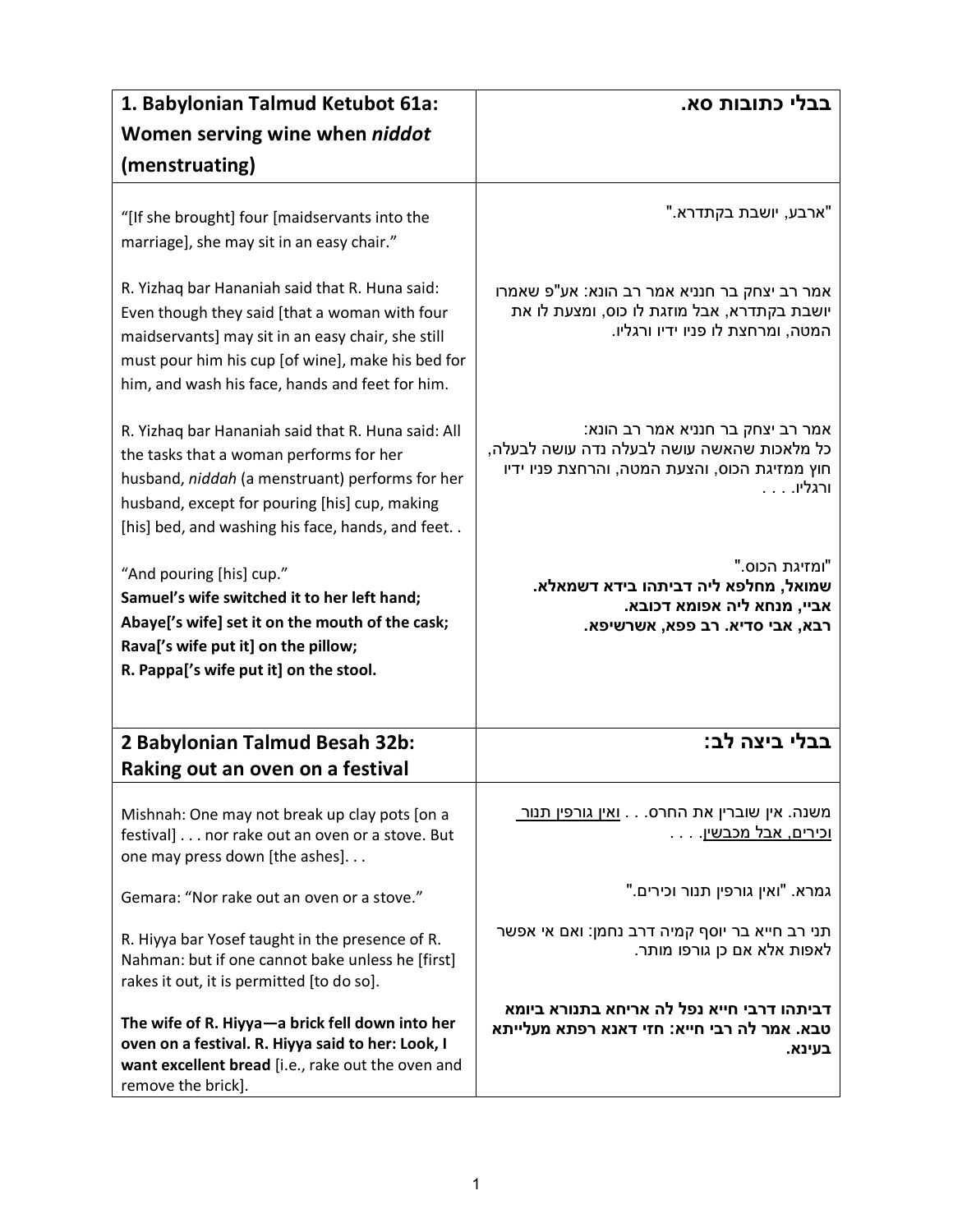| Jerusalem Talmud parallel, Besah 4:5,<br>62c                                                                                                                                                                                                                                                                                                                                                                                                                 | ירושלמי ביצה ד:ה, סב:                                                                                                                                                                |
|--------------------------------------------------------------------------------------------------------------------------------------------------------------------------------------------------------------------------------------------------------------------------------------------------------------------------------------------------------------------------------------------------------------------------------------------------------------|--------------------------------------------------------------------------------------------------------------------------------------------------------------------------------------|
| The daughter of R. Hiyya Rabbah came to<br>bake in an oven [on a Festival] and found a<br>rock in it.<br>She came and asked her father [what to do].<br>He said: go and rake it out.<br>She said to him: I am not able to do so.<br>He said to her: go and press down [the<br>ashes].<br>She knew [this rule] but wanted to hear it<br>from her father.                                                                                                      | ברתי' דר' חייה רבה אתת מיפה גו תנור'<br>אשכח' כיפה בגויה.<br>אתת שאלת לאבוה.<br>א"ל איזלין גרפין.<br>אמרה לינה יכלה.<br>א"ל איזלין כבשין.<br>ידעה הוות אלא דהוות בעיא מישמע מן אבוה. |
| 3 Babylonian Talmud Besah 13b:<br>Women hulling barley on the Sabbath                                                                                                                                                                                                                                                                                                                                                                                        | בבלי ביצה יג:                                                                                                                                                                        |
| A Mishnah elsewhere (Ma'aserot 4:5) teaches: If<br>one hulls barley, he should peel one [kernel] at a<br>time and eat it [and in this way be exempt from<br>tithing because this is not a meal]. But if one hulls<br>and [fills] his hand, he is liable [to tithe].<br>Said R. Eleazar: the same [rule] applies to the<br>Sabbath [i.e., one may hull one kernel at a time.<br>But hulling into one's hand is a forbidden Sabbath<br>labor, like threshing]. | תנן התם: המקלף שעורין<br>מקלף אחת אחת ואוכל,<br>ואם קלף ונתן לתוך ידו חייב.<br>אמר רבי אלעזר: וכן לשבת.                                                                              |
| [Stam asks:] Is that so? But did not Rav's wife<br>hull for him cupfuls [of barley on the Sabbath],<br>and didn't R. Hiyya's wife hull for him cupfuls<br>[on the Sabbath and in this way violate the<br>Sabbath according to R. Eleazar]? [A cupful is like<br>hulling into the hand, collecting a significant<br>amount.]                                                                                                                                  | איני?! והא רב מקלפא ליה דביתהו כסי כסי ורבי<br>חייא מקלפא ליה דביתהו כסי כסי!                                                                                                        |
| [Stam answers:] R. Eleazar's statement was made<br>in conjuction with the second clause [of the<br>Mishnah], which states: if one rubs ears of wheat<br>he may winnow a little at a time and eat [without                                                                                                                                                                                                                                                    | :אלא אי אתמר אסיפא אתמר<br>המולל מלילות של חטים מנפח על יד, על יד, ואוכל,<br>ואם נפח ונתן לתוך חיקו חייב.                                                                            |